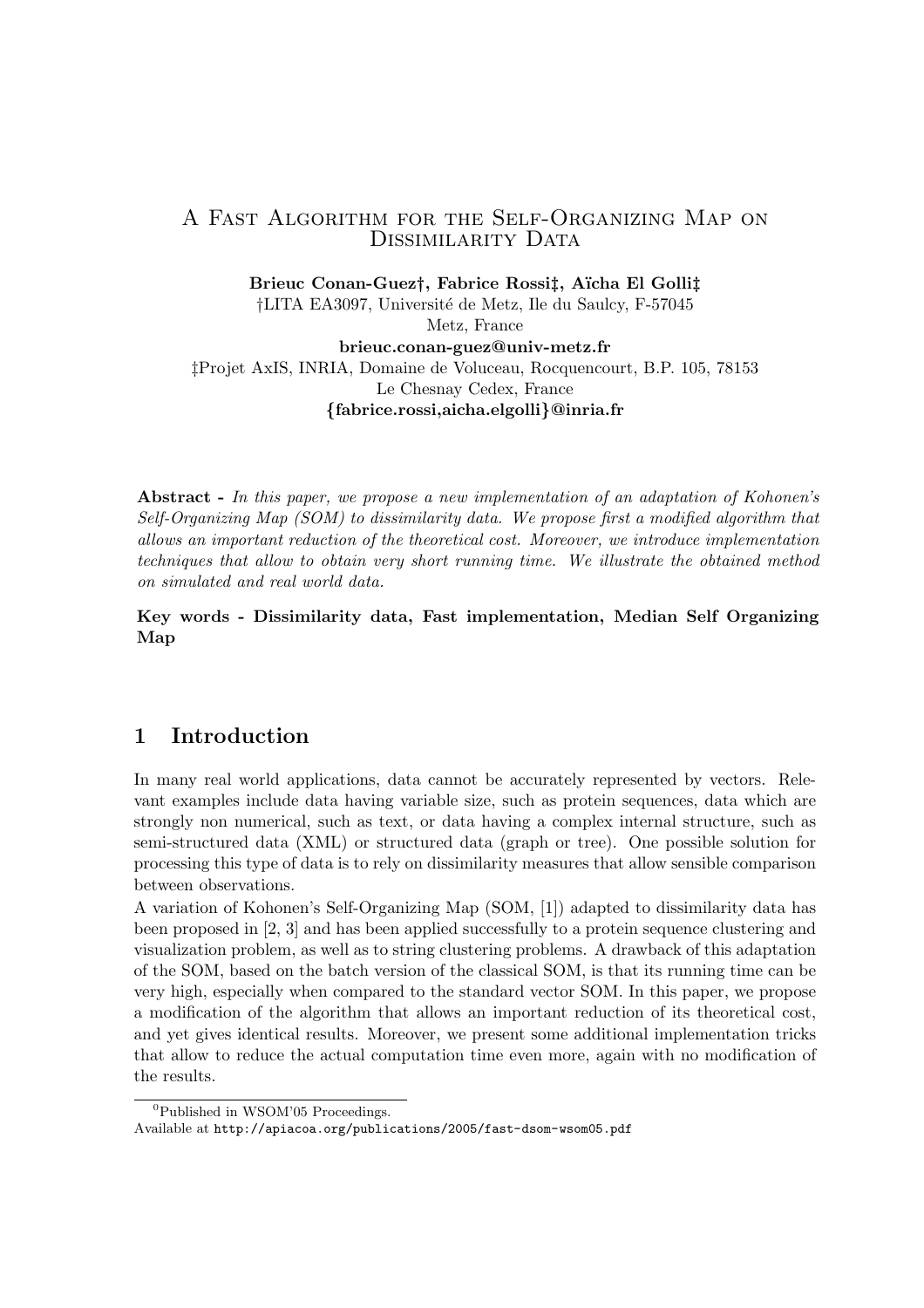The paper is organized as follows. In section 2 we recall the SOM algorithm adapted to dissimilarity data (DSOM). In section 3, we present the modified algorithm and the implementation methods. Finally, in section 4 we illustrate the running time improvements obtained on simulated and real world data.

# 2 Self-Organizing Maps for dissimilarity data

### 2.1 The standard algorithm

We recall in this section the adaptation of the Self-Organizing Map (SOM) to dissimilarity data proposed in [2, 3]. More precisely, we describe the version proposed in [4]. Let us consider N input data  $\mathcal{D} = (\mathbf{x}_i)_{1 \leq i \leq N}$  from an arbitrary input space X, and let d be a dissimilarity measure on  $\mathcal{X}$  (d is symmetric, positive and  $d(\mathbf{x}, \mathbf{x}) = 0$  for all  $\mathbf{x}$  in  $\mathcal{D}$ ).

We consider a SOM with M models (or neurons) which are numbered from 1 to  $M$ . Model j is associated to an element of  $\mathcal{D}$ , denoted  $\mathbf{m}_j$  (therefore for each model j, there is i that depends on j, such that  $m_i = x_i$ ).  $m_j$  is called the prototype of model j, and we denote  $\mathcal{M} = (\mathbf{m}_1, \dots, \mathbf{m}_M)$ . The goal of the SOM algorithm is to produce values for M such that the set  $\mathcal D$  is correctly quantified by the models and such that models are organized according to a prior structure. This structure is represented by an undirect graph  $\mathcal{G} = (\mathcal{V}, \mathcal{E})$  whose vertexes are model numbers (i.e.  $\mathcal{V} = \{1, \ldots, M\}$ ). A pair of models,  $(j, k)$ , are connected on the graph, if  $(j, k)$  belongs to  $\mathcal E$ . We define  $q(j, k)$  as the length of the shortest path in  $\mathcal G$  from j to k. Two prototypes, whose associated models are close according to distance g, must be close according to the dissimilarity  $d$ . Finally, given a decreasing kernel function K such that  $K(0) = 1$  and  $\lim_{x\to\infty} K(x) = 0$  (for instance,  $K(x) = \exp(-x^2)$ ), we define the neighborhood function  $h(j, k) = K(q(j, k))$ .  $h(j, k)$  measures the influence of model j on other models.

The Dissimilarity SOM algorithm (DSOM) is a batch iterative algorithm and therefore the prototypes associated to models as well as the neighborhood function are evolving with the iterations. We use superscript to denote iterations:  $\mathbf{m}_j^l$  is the prototype associated to model  $j$ at iteration l, just as  $h^l(.,.)$  is the neighborhood function associated to iteration l. To ensure SOM convergence, influences between models, that is  $h^l(.,.)$ , must decrease as l increases.

The DSOM algorithm is based on the batch version of the SOM. It starts by an initialization *phase*, in which initial values for the protototypes  $M^0 = {\bf m}_1^0, \ldots, {\bf m}_M^0$  are chosen (for instance, one can use the simple random initialization). Then, the algorithm alternates affectation phases and representation phases until convergence. For iteration  $l$ , we have:

- 1. the *affectation phase* assigns each observation  $x_i$  to its winning model  $c^l(i)$  according to the standard affectation rule:  $c^l(i) = \arg \min_{j \in \{1, ..., M\}} d(\mathbf{x}_i, \mathbf{m}_j^{l-1})$ . We denote  $\mathcal{C}_j^l$ , the cluster associated to model j at iteration l, that is  $\mathcal{C}_j^l = \{1 \le i \le N | c^l(i) = j\}.$
- 2. in the representation phase, the algorithm computes new values for prototypes (i.e.  $\mathcal{M}^l$ ). Each prototype  $\mathbf{m}_j^l$  is solution of the problem:

$$
\mathbf{m}_j^l = \arg\min_{\mathbf{m}\in\mathcal{D}} \sum_{i=1}^N h^l(c^l(i), j) d(\mathbf{x}_i, \mathbf{m}).
$$
\n(1)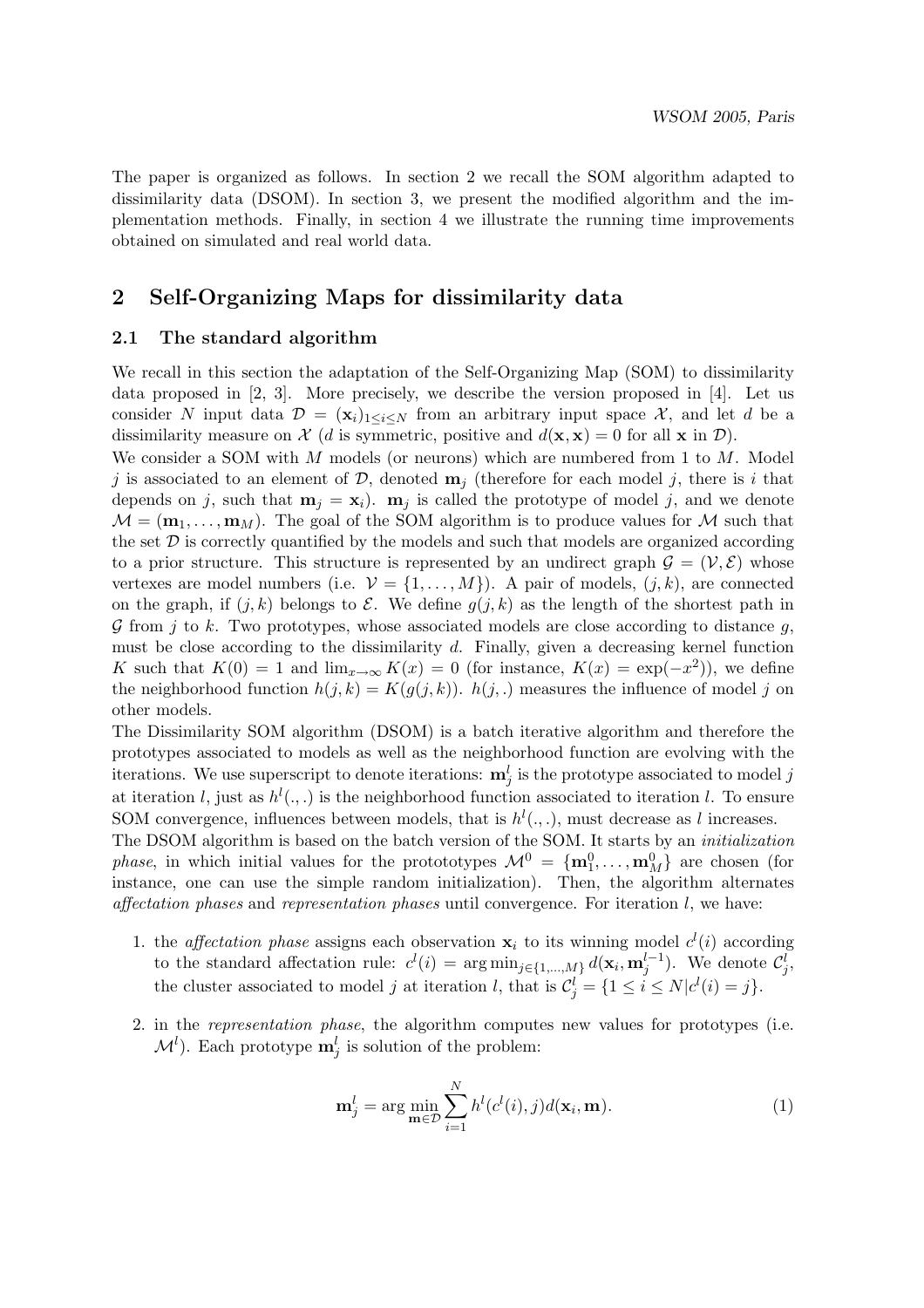Several variations of this simple algorithm can be found in [2, 3, 4], but they all share a similar representation phase.

#### 2.2 Cost for a straightforward implementation

The major drawback of the DSOM algorithm is the cost induced by the representation phase (the cost of the affectation phase is linear with respect to the number of observations as in the standard SOM algorithm). Indeed, a simple way to implement the representation phase for a single prototype is to rely on a brute force approach, i.e. to test all possible candidates. Then, equation 1 necessitates the evaluation of  $N$  sums (outer loop), which corresponds to the arg min operation. Moreover, each sum costs  $O(N)$  (inner loop). Therefore the whole representation phase cost is  $O(N^2M)$ , as there are M prototypes.

It is interesting to compare this cost to the one of the standard SOM in its batch version: in this case, observations  $x_i$  and prototypes belong to the vector space  $\mathbb{R}^n$  (prototypes are not constrained to be observations). The representation problem  $\mathbf{m}_j^l$  =  $\arg \min_{\mathbf{m}\in\mathbb{R}^n} \sum_{i=1}^N h^l(c^l(i),j) \|\mathbf{x}_i - \mathbf{m}\|^2$  is easily solved by:  $\mathbf{m}_j^l = \frac{\sum_{i=1}^N h^l(c^l(i),j)}{\sum_{i=1}^N h^l(c^l(i),j)}$  $\Sigma$  $\frac{\sum_{i=1}^{l} h^{l}(c^{l}(i),j)\mathbf{x}_{i}}{N}$ . In this case, the cost of the representation phase for the SOM algorithm is  $O(nNM)$  (calculation with vectors  $x_i$  implies n operations, there are N such operations for the sum, and finally we must compute the sum for each prototype). We can see here that the representation phase for the SOM is linear with respect to the number of observations, whereas it is quadratic in the case of the DSOM.

## 3 A fast implementation

As shown in the previous section, the cost of the DSOM for one iteration is  $O(N^2M)$ . In case of big data sets, the computation cost can be too high: for instance in [3], the data set size is  $N = 77977$  and the model number is  $M = 600$ . In this case,  $N^2M$  is approximately equal to 3.65  $10^{12}$  and the authors relied on a samply strategy to avoid this cost. The goal of this section is to present an alternate algorithm for the DSOM that allows an importante reduction of its theoretical cost. Moreover, we introduce implementation methods that allow to obtain very short running time without modifying DSOM output.

### 3.1 Partial sums

The structure of the optimization problem of equation 1 allows a major simplification to be done. At iteration l and for each model j, the goal is to find for which k,  $S^l(j, k)$  is minimal, where  $S^l(j,k) = \sum_{i=1}^N h^l(c^l(i),j)d(\mathbf{x}_i,\mathbf{x}_k)$ . If we denote  $D^l(u,k) = \sum_{i \in \mathcal{C}_u^l} d(\mathbf{x}_i,\mathbf{x}_k)$ , we can express  $S^l(j,k)$  in a simpler form:

$$
S^{l}(j,k) = \sum_{u=1}^{M} h^{l}(u,j) \sum_{i \in C_{u}^{l}} d(\mathbf{x}_{i}, \mathbf{x}_{k}) = \sum_{u=1}^{M} h^{l}(u,j) D^{l}(u,k).
$$
 (2)

They are MN different values  $D^{l}(u, k)$ , which can be pre-calculated once and for all before the representation phase. The cost of this precalculation phase is  $O(N^2)$ . Indeed, calculating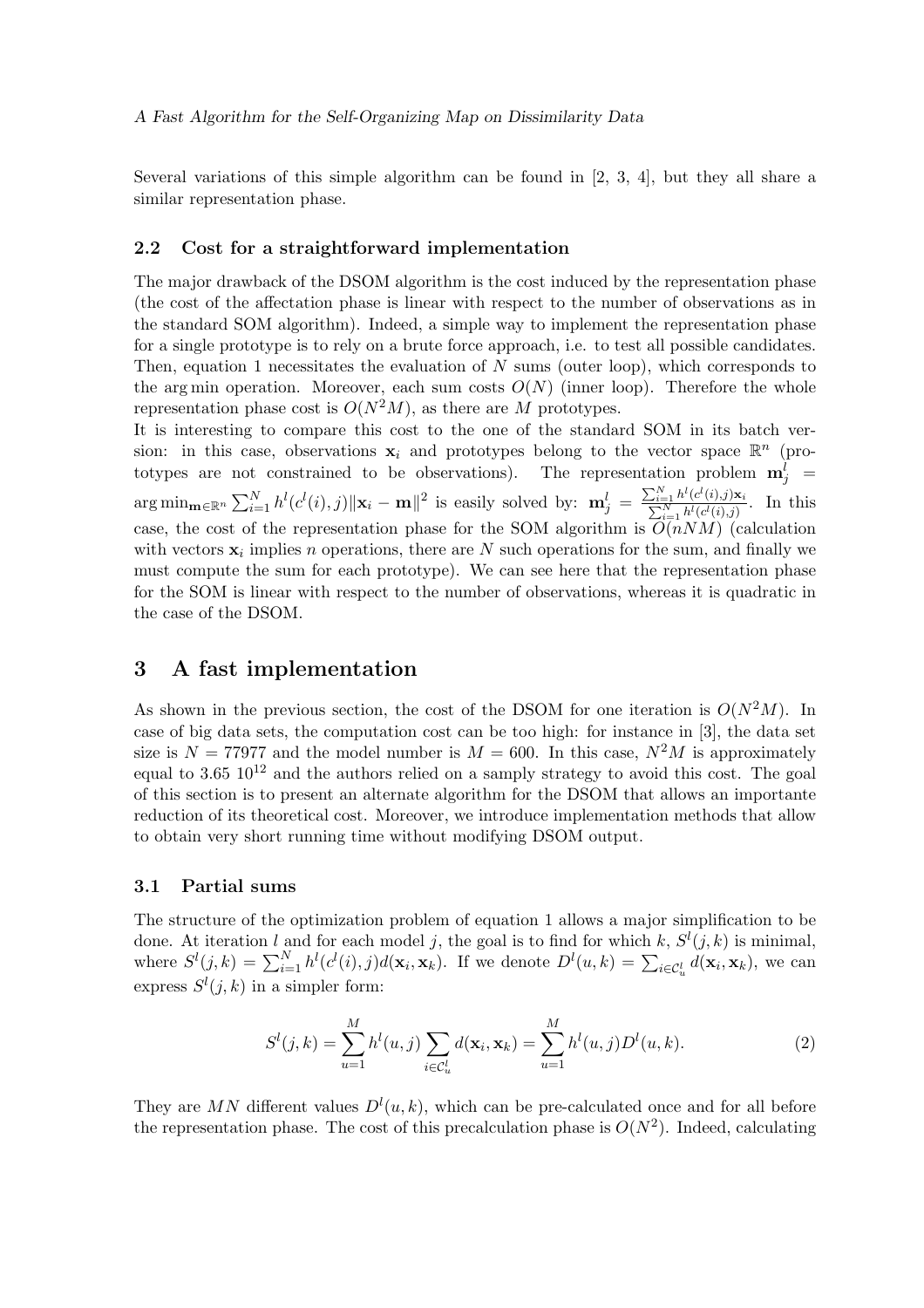the partial sum  $D^l(u,k)$  costs  $O(|\mathcal{C}_u^l|)$  ( $|\mathcal{C}_u^l|$  is the cluster size). Then calculating all the  $D^l(u,k)$  for a fixed u costs  $O(N|\mathcal{C}_u^l|)$ . As  $\sum_{u=1}^M |\mathcal{C}_u^l| = N$ , the total calculation cost is  $O(N^2)$ . According to the second right hand side of equation 2, calculation of  $S^l(j,k)$  can be done in  $O(M)$  operations. As this must be done for all k and all j, the cost is  $O(NM^2)$ . Finally, the total cost of representation phase based on partial sum precalculation costs  $O(N^2 + NM^2)$ , whereas it was  $O(N^2M)$  for the brute force algorithm. As  $M < N$  in almost all situations, this approach reduces the cost of the DSOM (as it can be seen in experiments of section 4). Moreover, the results are stricly identical to those obtained by the brute force approach.

## 3.2 Early stopping

One way to improve the efficiency of the algorithm based on partial sum precalculation is to use an early stopping strategy for the calculation of  $S^l(j,k)$ : the idea is to avoid full calculation of  $S^l(j,k)$  by stopping the accumulation process (inner loop) as soon as the calculated value  $\delta_k$  is higher than a previously calculated one  $\delta$ . This optimization does not reduce the worst case complexity of the algorithm, but as we will see in section 4, it can in practice reduce the effective running time. See algorithm 1 for implementation details.

# Algorithm 1 Inserting early stopping in the representation phase

1: for  $j = 1$  to  $\overline{M}$  do {Representation phase} 2:  $\delta \leftarrow \infty$ 3: for  $k = 1$  to N do {outer loop} 4:  $\delta_k \leftarrow 0$ 5: **for**  $u = 1$  to M **do** {inner loop} 6:  $\delta_k \leftarrow \delta_k + h^l(u, j)D^l(u, k)$ 7: **if**  $\delta_k > \delta$  **then** {early stopping} 8: break inner loop 9: end if 10: end for 11: if  $\delta_k < \delta$  then 12:  $\delta \leftarrow \delta_k$ 13:  $\mathbf{m}_j^l \leftarrow \mathbf{x}_k$ 14: end if 15: end for 16: end for

## 3.3 Inner and outer loop evaluation order

In order to favor early stopping, both the inner loop and the outer loop should be ordered. For the inner loop, the optimal strategy would be to sort  $(h^{l}(u, j)D^{l}(u, k))_{1 \le u \le M}$  in decreasing order. This allows to sum first high values of  $h^l(u, j)D^l(u, k)$  so as to increase  $\delta_k$  as fast as possible. In this case, the early stopping condition (line 7 of algorithm 1) would be fullfill in a minimum of iterations. Of course, such order cannot be used in practice, as it implies a cost which is much higher than the one of the inner loop (sorting  $M$  values costs  $O(M \log(M))$ , which has to be done for all pairs of j and k). We have therefore to rely on an approximate order for the inner loop. A simple yet efficient order is given by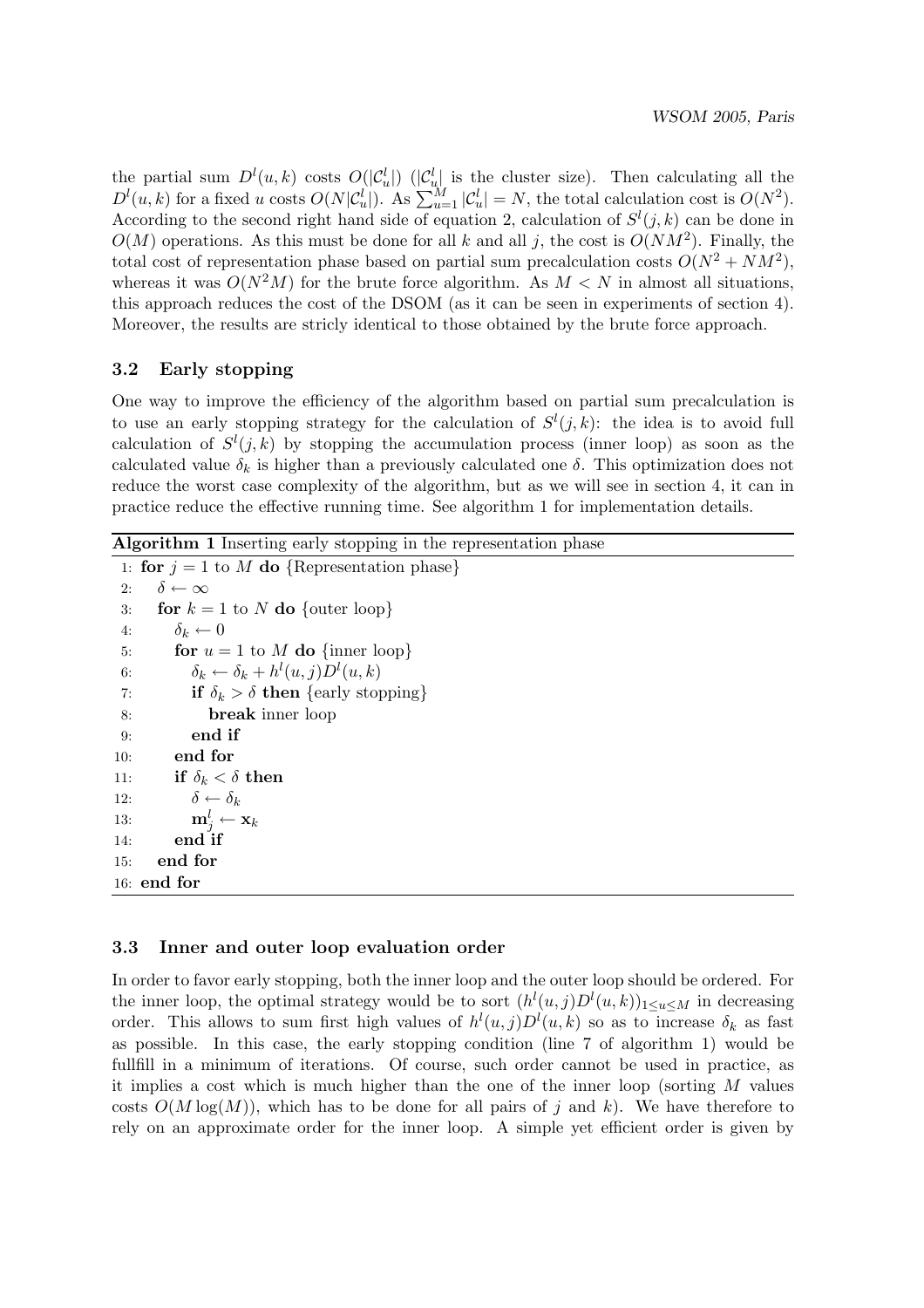### A Fast Algorithm for the Self-Organizing Map on Dissimilarity Data

ranking  $(h^l(u, j)D^l(u, k))_{1 \le u \le M}$  according to the decreasing order of corresponding values  $(h^l(u, j))_{1 \le u \le M}$ . Indeed, the neighborhood function is defined thanks to a kernel function K. In general, this kernel function decreases exponentially to 0 on  $\mathbb{R}^+$ . Therefore, when models u and j are far away in the graph,  $h^l(u, j)$  is very small, especially when l is close to L. Order on  $(h^{l}(u, j))_{1 \le u \le M}$  allows therefore to sum first high values of  $(h^{l}(u, j)D^{l}(u, k))_{1 \le u \le M}$ , and then low values. It is worth noticing that ranking  $(h^{l}(u, j))_{1 \le u \le M}$  in decreasing order, is equivalent to ranking  $g(u, j)$  in increasing order (which is independant of l). Indeed,  $h^l$  is requested to be a decreasing function. Therefore, ranking  $(h^l(u,j))_{1 \le u \le M}$  is independant of iteration l, and can be precalculated once and for all before the first iteration of the algorithm. A nice outcome of this remark is that ordering according to the map structure induces a very small overhead compare to algorithm 1. We will see in section 4 that experiments benefit greatly from this reordering of the inner loop.

For the outer loop, the best order would be to start with low values of  $S^l(j,k)$  (i.e., with good candidates for the prototype of model j): a small value of  $\delta$  will stop inner loops earlier than a high value. As our goal is to avoid full calculation of all quantities  $S^l(j, k)$ , it is obviously impossible to calculate this optimal order. One possible solution is to rely on the fact that the DSOM algorithm tends to stabilize during the iterations. Therefore, the prototype obtained during the previous iteration,  $\mathbf{m}_j^{l-1}$ , should be a good candidate for  $\mathbf{m}_j^l$ . We define q as the index such that  $x_q = \mathbf{m}_j^{l-1}$ . Therefore a good evaluation order for all the  $(S^{l}(j,k))_{1\leq k\leq N}$  is  $S^{l}(j,q)$  followed by all  $(S^{l}(j,k))_{k=1,\dots,q-1,q+1,\dots,N}$  in natural order. This ordering method induces no overhead. Another possible solution for ordering the outer loop is to take into account the self-organization process. Indeed, good candidates for  $\mathbf{m}_j^l$  should be in the cluster  $\mathcal{C}_j^l$  or in clusters close to cluster  $\mathcal{C}_j^l$  for the dissimilarity measure d. As model proximity on the graph reflects cluster proximity in the input space  $\mathcal{X}$ , especially during the last iterations, we can order calculation of  $S^l(j,k)$  according to the graph structure. First, we consider observations belonging to cluster  $\mathcal{C}_j^l$  as potential candidat for  $\mathbf{m}_j^l$ . Then we evaluate observations belonging to clusters  $\mathcal{C}_k^l$ , in such a way that model k associated to cluster  $\mathcal{C}_k^l$ is further and further away from model  $j$  for the graph distance. Once again, this ordering does not introduce any additional cost for the representation phase.

#### 3.4 Reusing earlier values

Another source of optimizations comes from the iterative nature of the DSOM algorithm. Obviously  $S^l(j,k)$  depends on l quite strongly thanks to the neighborhood function  $h^l$  and it would be therefore quite difficult to reuse previous values. On the contrary,  $D^{l}(u, k)$  depends on time only through the content of cluster  $\mathcal{C}_u^l$ . When the DSOM algorithm proceeds, clusters tend to stabilize and it is quite common for most of the clusters to remain identical from one iteration to the next one. This stabilization property can be used to reduce the cost of the representation phase. During the affectation phase, we just have to monitor whether the clusters are modified. If  $\mathcal{C}_u^{l-1} = \mathcal{C}_u^l$ , then for all  $k \in \{1, ..., N\}$ ,  $D^{l-1}(u, k) = D^l(u, k)$ . This algorithm induces a very low overhead, and experiments in section 4 clearly show that the gain out weights the overhead.

The proposed memorization scheme, while very efficient, has a very coarse grain. Indeed, a full calculation of  $D^{l}(u, k)$  for two values of u (i.e., two clusters) can be triggered by the modification of the cluster of an unique observation. It is therefore tempting to look for a finer grain solution. Let us consider indeed the case where the cluster of only one observation,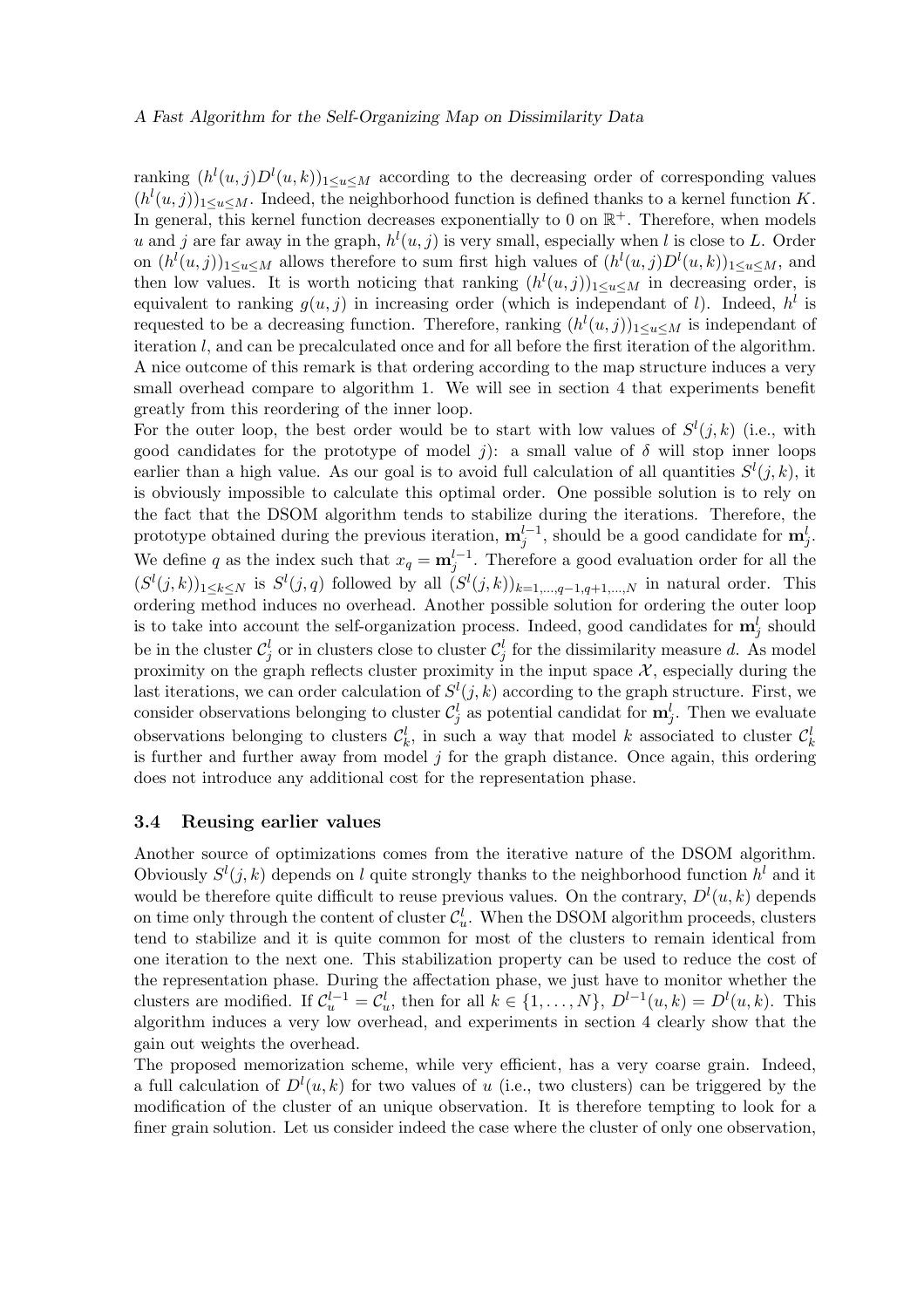$\mathbf{x}_i$ , is modified. More precisely, we have  $c^{l-1}(k) = c^l(k)$  for all  $k \neq i$ . Then for all u different from  $c^{l-1}(i)$  and  $c^{l}(i)$ ,  $D^{l}(u,k) = D^{l-1}(u,k)$  (for all k). Moreover, it appears clearly from the definition of  $D^{l}(u, k)$ , that

$$
D^{l}(c^{l-1}(i),k) = D^{l-1}(c^{l-1}(i),k) - d(\mathbf{x}_{i}, \mathbf{x}_{k})
$$
\n(3)

$$
D^{l}(c^{l}(i),k) = D^{l-1}(c^{l}(i),k) + d(\mathbf{x}_{i}, \mathbf{x}_{k})
$$
\n(4)

Applying those updating formulae induces 2N additions and N affectations (loop counter is not taken into account). If several observations are moving from their "old" cluster to a new one, updating operations can be performed for each of them. In the extreme case where all observations have modified clusters, the total number of additions would be  $2N^2$  (associated to  $N^2$  affectations). The pre-calculation phase of algorithm based on partial sums has a smaller cost ( $N^2$  additions and  $N^2$  affectations). This means that below approximately  $\frac{N}{2}$ cluster modifications, the update approach is more efficient than the full calculation approach for the  $D^{l}(u, k)$  sums. It is worth noticing that when full calculation approach is needed, algorithm based on memorization of previous values of partial sums,  $D^{l-1}(u, k)$ , can be used.

## 4 Experiments

### 4.1 Performances on a simple benchmark

The proposed optimized algorithms have been evaluated on a simple benchmark. It consists in a set of N vectors in  $\mathbb{R}^2$  chosen randomly and uniformly in the unit square. A DSOM with a hexagonal grid of size  $M = m \times m$  models is applied to those data considered with the square euclidean metric. We always used  $L = 100$  iterations and a Gaussian kernel for the neighborhood function.

We report first some reference  $performs<sup>1</sup>$  obtained with the brute force implementation. We have tested five values for N the number of observations, 500, 1000, 1500, 2000 and 3000. We tested three different sizes for the grid,  $M = 49 = 7 \times 7$ ,  $M = 100 = 10 \times 10$ and  $M = 225 = 15 \times 15$ . To avoid too small clusters, high values of M were used only with high values of N. We report those reference performances in seconds in table 1 (empty cells corresponds to meaningless situation where  $M$  is to high relatively to  $N$ ).

| $N$ (data size)        | 500  | 1 000 | - 1 500 | 2000   | 3000   |
|------------------------|------|-------|---------|--------|--------|
| $M$ (number of models) |      |       |         |        |        |
| $49 = 7 \times 7$      | 11.9 | 55.0  | 132.1   | 259.6  | 779.6  |
| $100 = 10 \times 10$   |      | 119.7 | 291.5   | 563.0  | 1678.1 |
| $225 = 15 \times 15$   |      |       |         | 1479.6 | 4224.9 |

Table 1: Running time in seconds of the DSOM brute force algorithm

The running time is clearly behaving quadratically in  $N$  and is therefore increasing rather quickly. The dependency on  $M$  is roughly linear as expected. Table 2 reports the ratio between running time of the algorithm based on partial sum precalculation and the one of the brute force algorithm. Improvement are quite impressive. In theory, the theoretical ratio

<sup>&</sup>lt;sup>1</sup>Algorithms have been implemented in Java (JRE 5.0 of Sun) on a workstation equipped with a 3.00 GHz Pentium IV with 1Go of main memory running the GNU/Linux operating system.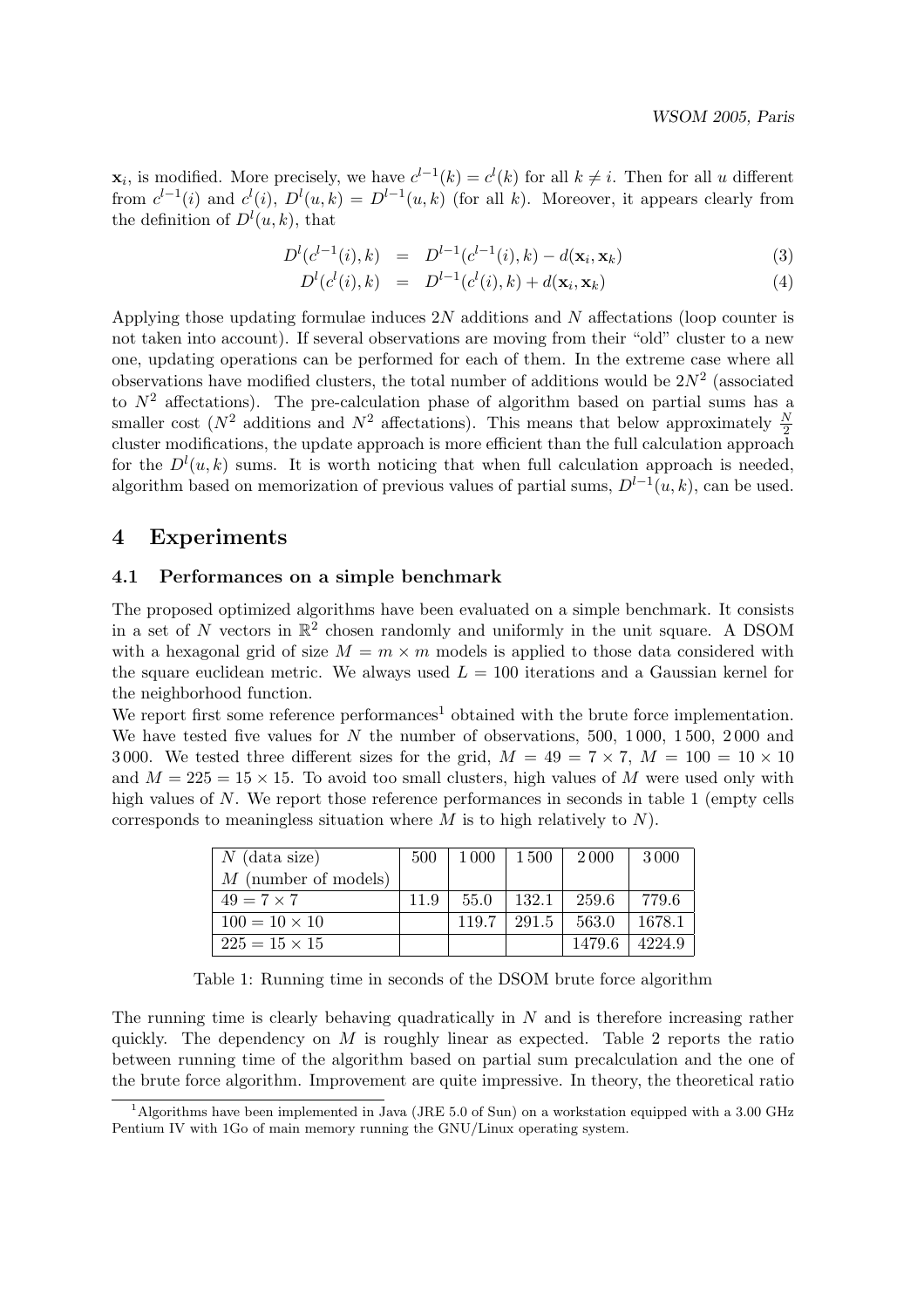should be proportional to  $\frac{NM}{N+M^2}$ . This relation is approximately followed by the reported running time.

| $N$ (data size)        | 500 | 1 000 |      | 1 500   2 000 | 3000  |
|------------------------|-----|-------|------|---------------|-------|
| $M$ (number of models) |     |       |      |               |       |
| $49 = 7 \times 7$      | 0.9 | 2.4   | 5.0  | 88            | 22.4  |
| $100 = 10 \times 10$   |     | 6.1   | 10.4 | 15.9          | 33.2  |
| $225 = 15 \times 15$   |     |       |      | 74.9          | 120.6 |

Table 2: Optimized DSOM algorithm (reference algorithm: brute force algorithm)

We review the speed up provided by the early stopping algorithm without/with an ordering strategy. Reported ratios are calculated based on the running time of the optimized DSOM (partial sum precalculation). This experiment clearly shows that the ordered early stopping algorithm improves greatly performances of the optimized DSOM.

| $N$ (data size)        | 500      | 1000     | <b>1500</b>                             | 2000      | 3000        |
|------------------------|----------|----------|-----------------------------------------|-----------|-------------|
| $M$ (number of models) |          |          |                                         |           |             |
| $49 = 7 \times 7$      | 1.04/1.1 |          | $1.03/1.05$   $1.01/1.04$   $1.01/1.01$ |           | 1.02/1      |
| $100 = 10 \times 10$   |          | 1.18/1.4 | 1.14/1.31                               | 1.10/1.21 | 1.05/1.11   |
| $225 = 15 \times 15$   |          |          |                                         | 1.40/2.53 | $1.37/2.16$ |

Table 3: Early stopping without/with ordering (reference algorithm: optimized DSOM)

Table 4 summarizes improvement factors obtained by combining the hybrid memorization algorithm with the ordered early stopping algorithm (threshold of  $\frac{N}{10}$  was used).

| $N$ (data size)        | 500  |      | $1000$   $1500$   $2000$   $3000$ |      |      |
|------------------------|------|------|-----------------------------------|------|------|
| $M$ (number of models) |      |      |                                   |      |      |
| $49 = 7 \times 7$      | 1.70 | 1.84 | 2.01                              | 2.03 | 2.31 |
| $100 = 10 \times 10$   |      | 1.84 | 1.79                              | 1.70 | 1.80 |
| $225 = 15 \times 15$   |      |      |                                   | 2.74 | 2.81 |

Table 4: Memorization and ordered early stopping (reference algorithm: optimized DSOM)

The running time of the completely optimized algorithm are in fact compatible with a real world usage for moderate data size. Indeed, running the DSOM on 3 000 observations with a  $15 \times 15$  hexagonal grid takes now less than 43 seconds on the chosen hardware. The brute force algorithm needs more than 4 200 seconds (that is, more than one hour and ten minutes) to obtain exactly the same result. Optimized DSOM uses 121 seconds on the same data.

## 4.2 Real world data

To evaluate the proposed algorithm on real world data, we have chosen a simple benchmark: the visualization of a small English dictionary. We used the SCOWL word lists (Spell checking oriented word lists (K. Atkinson), available at http://wordlist.sourceforge.net/). The smallest list in this collection corresponds to 4 946 very common English words. After removing plural forms and possessive forms, the word list reduces to 3 200 words.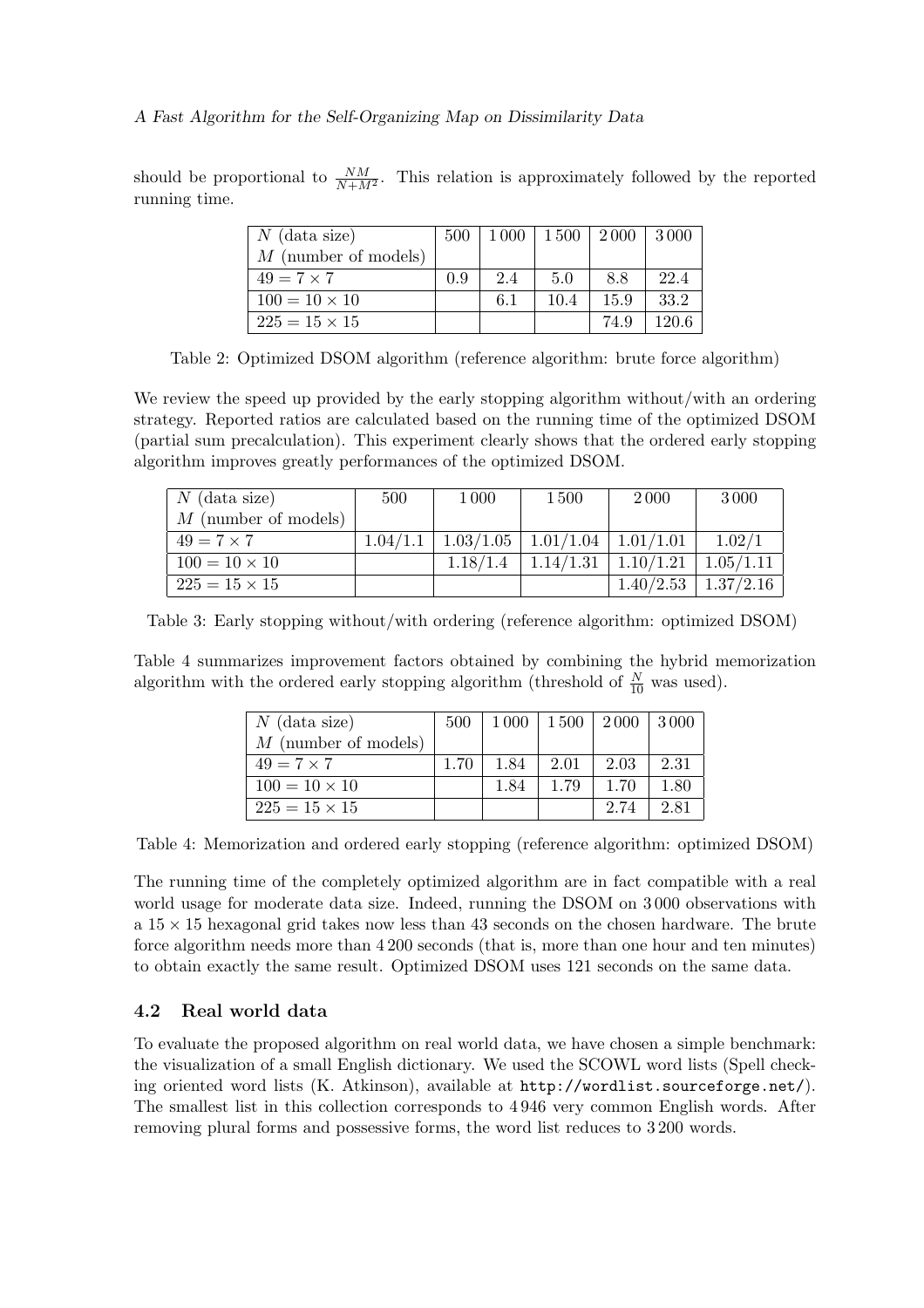Words are compared thanks to a normalized version of the Levenshtein distance, also called the string edit distance. We used the DSOM algorithm with  $M = 225 = 15 \times 15$  models organized in an hexagonal grid. As for the artificial data, we used  $L = 100$  iterations and a Gaussian kernel for the neighborhood function. Table 5 reports the running time in seconds for the brute force DSOM algorithm, for the optimized algorithm and for the fully optimized version with early stopping and memorization.

|              |      |       | Algorithm   Brute Force DSOM   Optimized DSOM   Fully optimized DSOM |
|--------------|------|-------|----------------------------------------------------------------------|
| running time | 4185 | 140.1 |                                                                      |



Table 5: Running time for English word list (3 200 words)

Figure 1: Organization of the prototypes for the 3 200 word list. Part of the original map

In order to illustrate the practical relevance of the DSOM, we can comment the result obtained on the English word list. Figure 1 represents a small part of original map (space constraint prevent us from representing the whole map). Each cluster is represented with its associated prototype. As the words have not been stemmed, this part of the map is dominated by termination (word ending by "ly"). If we study the whole map, we observe that the map is well organized and close prototypes in the map are also close for the Levenshtein distance. Cluster contents are also satisfactory. For instance, the cluster associated to prototype "up" contains "cup", "dump", "gun", "jump", "upon" "us" and "up" itself.

# 5 Conclusion

We have proposed in this paper a modified algorithm for the SOM on dissimilarity data. This algorithm allows an important reduction of the theoretical cost. Moreover, we have introduced additional optimizations that allow to reduce the actual running time. We have validated the proposed implementation on both artificial and real world data. Experiments confirm the benefit of this new algorithm. They also showed that the additional optimizations introduce no overhead: under favorable conditions, running time can be divided by 2.5.